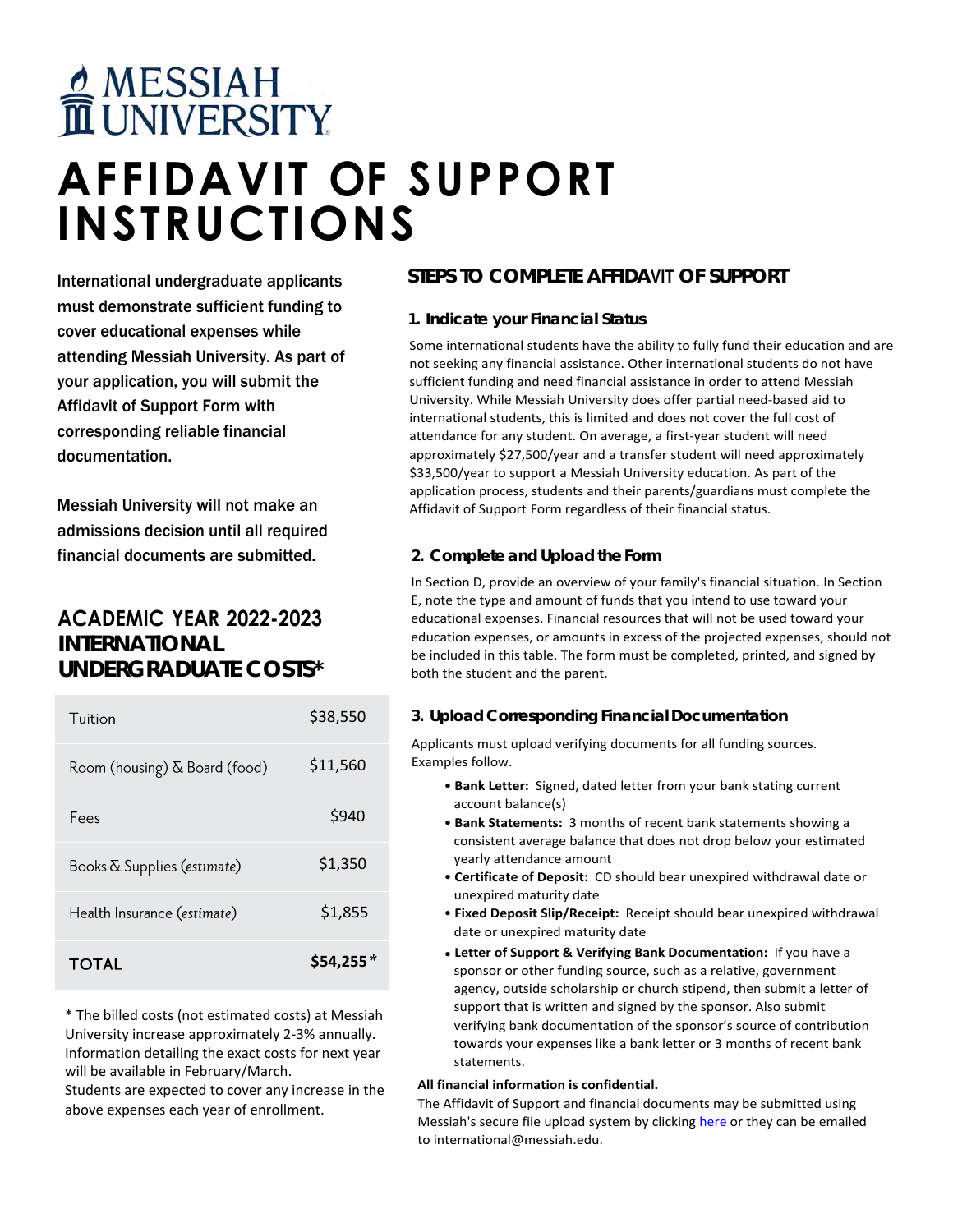CONFIDENTIAL INFORMATION

#### **SECTION A – STUDENT INFORMATION**

Write your name exactly as it appears on your admission application and your passport. We will use this name on any applicable immigration forms.

MESSIAH

|                                                | Surname (family name)                                                               | First (given name)                                                                                      | Middle |  |  |
|------------------------------------------------|-------------------------------------------------------------------------------------|---------------------------------------------------------------------------------------------------------|--------|--|--|
| $\Box$ Mr. $\Box$ Miss $\Box$ Mrs.             |                                                                                     |                                                                                                         |        |  |  |
|                                                | Permanent Address (Number & Street, City, State/Province, Zip/Postal Code, Country) |                                                                                                         |        |  |  |
| Cell Phone (if available)<br>Home Phone Number |                                                                                     | <b>Student Email Address</b>                                                                            |        |  |  |
|                                                |                                                                                     |                                                                                                         |        |  |  |
| Parent/Guardian Email Address                  |                                                                                     | Mailing address to receive paperwork (if different than permanent address)                              |        |  |  |
| Country of Birth                               | Country of Citizenship                                                              |                                                                                                         |        |  |  |
|                                                |                                                                                     | For applicants currently in the United States on a non-immigrant F-I visa, please fill in this section: |        |  |  |
| Visa Status                                    |                                                                                     |                                                                                                         |        |  |  |
|                                                |                                                                                     |                                                                                                         |        |  |  |
| SECTION B-FAMILY INFORMATION                   |                                                                                     |                                                                                                         |        |  |  |

| Father's Name                                                                                         |              |     | Occupation |                     |  |  |  |  |
|-------------------------------------------------------------------------------------------------------|--------------|-----|------------|---------------------|--|--|--|--|
| Mother's Name                                                                                         |              |     | Occupation |                     |  |  |  |  |
| Give the following information for those who are dependent on your parents for daily living expenses: |              |     |            |                     |  |  |  |  |
| NAME                                                                                                  | RELATIONSHIP | AGE | NAME       | <b>RELATIONSHIP</b> |  |  |  |  |

#### **SECTION C – FINANCIAL STATUS**

Please indicate your financial status by checking one of the boxes below. Any nondisclosure/omission of a substantive material fact (the hiding of important information) will result in termination of the student's SEVIS record and I-20.

#### cannot fully fund my education.

I recognize that I will need scholarshipassistance if I am to attend Messiah. If I do notreceive scholarshipassistance, I will notbe admitted to Messiah. I will indicate the amount that I am able to contribute toward my education on the Affidavit of Support Form and provide financial documentation to verify this amount.

#### I am not in need of financial assistance.

My family and I will be providing full funding for the duration of my Messiah education. I recognize that I am still eligible for merit-based scholarships but I also affirm that I take responsibility for covering my billed and personal expenses while at Messiah. I will complete the Affidavit of Support Form and provide financial documentation to verify my ability to finance my education.

#### **SECTION D – FINANCIAL INFORMATION (DO NOT LEAVE BLANKS. ENTER "0" IFNONE.)**

| Give the present value of family assets. Please be sure to indicate the amount in US dollars. |  |         |                         |                       |        |  |  |
|-----------------------------------------------------------------------------------------------|--|---------|-------------------------|-----------------------|--------|--|--|
| Home                                                                                          |  |         | Checking Account U.S.\$ | Investments           | U.S.\$ |  |  |
| Land/Buildings                                                                                |  | Savings | $U.S.\$$                | Other                 | U.S.S  |  |  |
| List your sources of income:                                                                  |  |         |                         |                       |        |  |  |
|                                                                                               |  |         | INCOME (last year)      | INCOME (current year) |        |  |  |
| Yourself                                                                                      |  |         | $U.S.\$ \$              | $U.S.\$ \$            |        |  |  |
| Parents                                                                                       |  |         | $U.S.\$                 | $U.S.\$               |        |  |  |
| Other:                                                                                        |  |         | $U.S.\$                 | $U.S.\$               |        |  |  |

o